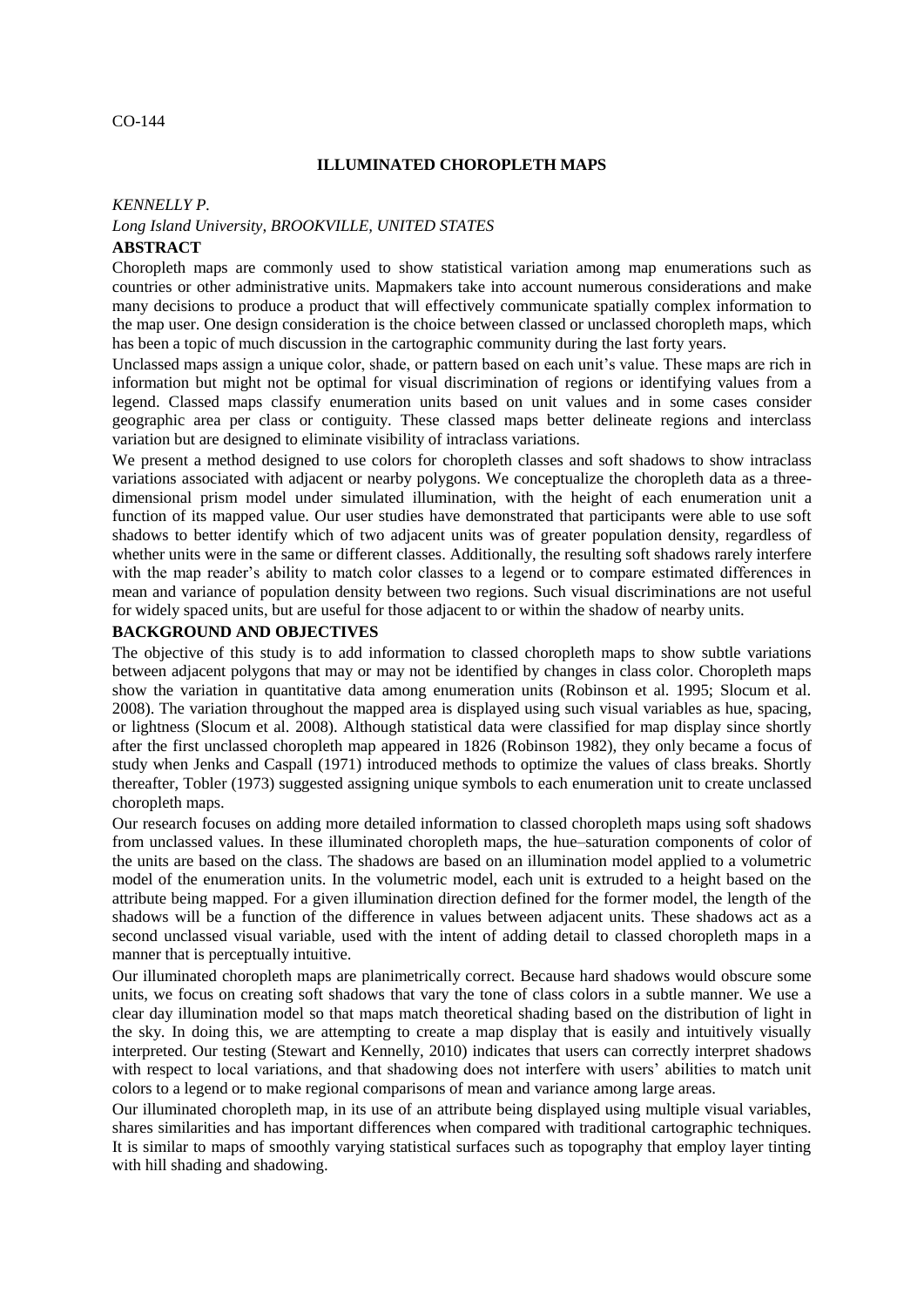Early researchers pointed out the similarity of choropleth and topographic maps. Jenks and Caspall (1971, 218) stressed the impression a choropleth map will have on the map reader: "First, he may seek an overview of the statistical distribution from the choropleth map, much as he obtains the ‗lay of the land' from a topographic map." Monmonier (1972) endorsed symbology that helps to display choropleth maps simply and clearly. He drew analogies to the varying contour intervals and classes of hypsometric tints used to create topographic maps that appear spatially organized. Tobler (1973) drew an analogy between selecting larger class intervals to generalizing a topographic surface by, for example, choosing a large contour interval.

Cartographic techniques include various methods for mapping terrain, such as hill shading and associated shadowing. Hill shading generally uses a simple directional illumination model to vary the shade of gray of individual map units (Horn 1982; Imhof 1982). The shade of gray is determined by the angular difference between the direction of illumination and the surface normal. Hill shading was first automated by calculating

shading values for a small grid (Yoeli 1965), relating these shades to the density of black dots on a white background (Yoeli 1966), and using a computer-controlled electronic typewriter to print and overprint characters to match desired hill shades (Yoeli 1967).

Subsequent efforts led to use of special characters on a line printer (Brassel, Little, and Peucker 1974) and finally continuous shades of gray on gray tone plotters (Peucker, Tichenor, and Rase 1974). This type of hill shading would be ineffectual for choropleth maps, as all enumeration units have the same (horizontal) orientation.

The same directional illumination model can also be used in terrain mapping to define areas in shadow. Although shadows provide important visual cues to local relief, they have a poor reputation in cartography because of their tendency to obscure local details

(Imhof 1982). Applying a simple directional illumination model to the data in this study, we get a map with dark, sharp, hard shadows obscuring more areas. More sophisticated clear-sky illumination models allow units beneath soft shadows to cast their own shadows, as diffuse illumination from other sectors of the sky is not obscured.

Additionally, the illumination model can serve to shade flat units. This shading results from diffuse light distributed throughout the sky being partially blocked at certain locales by high areas in the prism model that are not in the line of sun illumination. Examples of an urban elevation model with equal illumination from all directions can be found in Kennelly and Stewart (2006). Flat tops of buildings are rendered inmany shades of gray, depending on how much of the virtual sky is obscured by other buildings. The implication for illuminated choropleth maps is that units more obscured will be shaded slightly darker than surrounding units in the same class, even if they are not covered by an obvious shadow.

Illuminated choropleth maps and topographic maps with layer tinting and hill shading represent very different types of geographic phenomena, but similar shading methods can be used to represent them. In terrain maps, elevation layer tinting applies the same colors over continuous regions within specified ranges of values. These colors are modulated by a derivative map based on a directional illumination model that defines shading based on local relief. Our illuminated choropleth method applies the same colors over potentially less continuous, stepped surfaces within specified classes. These colors are modulated by a different derivative map based on a more sophisticated illumination model that defines soft shadowing based on attribute variations among adjacent or proximal polygons.

## **APPROACH AND METHODS**

The most commonly cited aspect direction for illuminating is from the northwest (Robinson et al. 1995). Imhof (1982) theorizes that this is because maps are generally oriented with north to the top, and users are accustomed to lighting from above and left, a legacy of left-to-right writing in our predominantly righthanded western culture.

Imhof (1982) also notes that northwest illumination had been an issue, because this direction is not consistent with solar illumination in the northern hemisphere.

The vertical inclination angle from the horizontal of a point illuminator is also important. Imhof (1982) suggests angles of less than 20° for flat, undulating terrain and angles of 45° or more for steep slopes. A low angle of illumination in high relief terrain will result in large areas being shadowed. Imhof (1982) dislikes shadows, as they are cast from some distance and have no relationship to the local terrain. In essence, shadowing can mask detailed areas of hill shading.

For digital terrain, shadows can be avoided in two manners. First, the user can select an angle at a large enough inclination to cast no shadows. This angle can be determined by calculating slope and identifying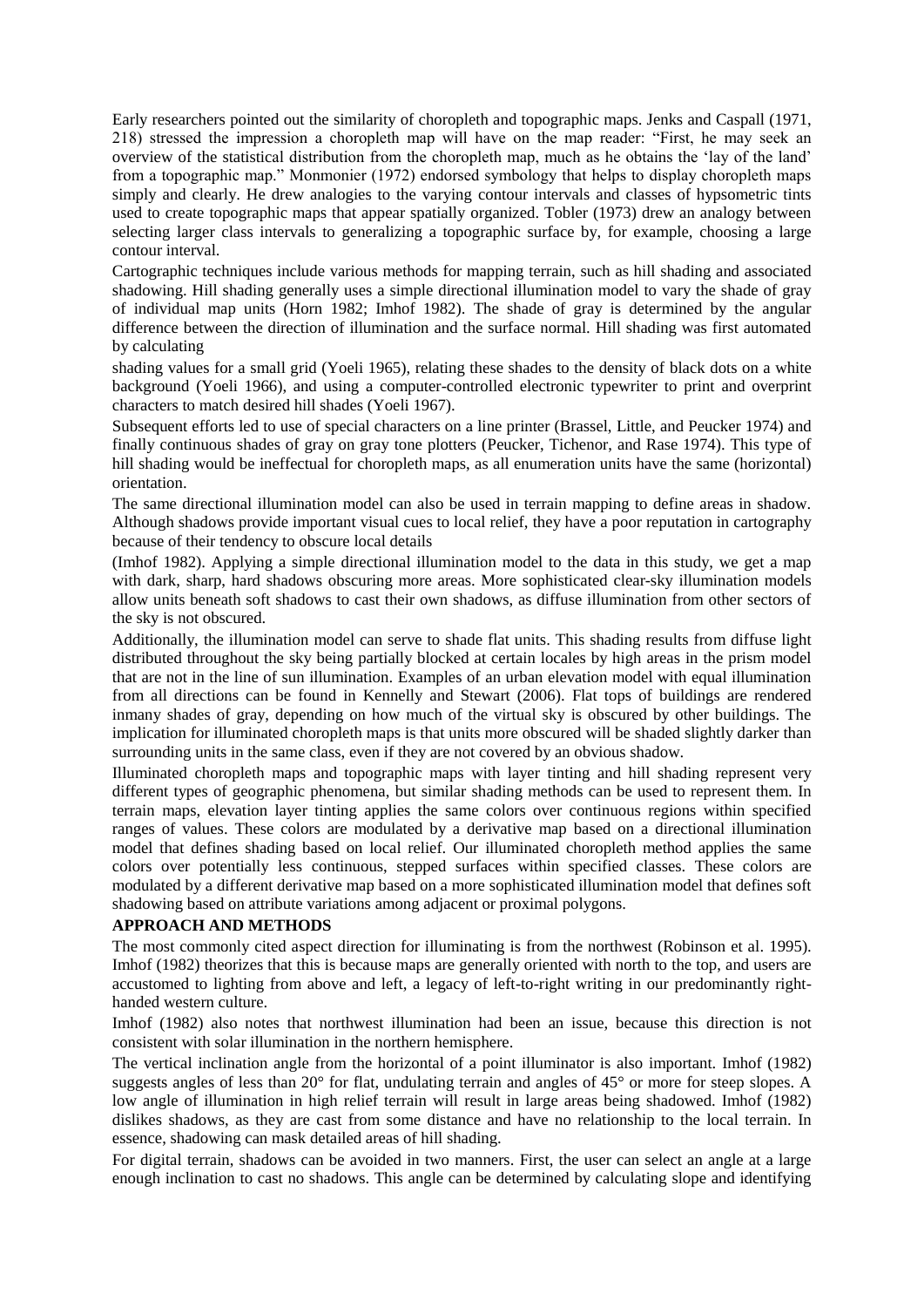its maximum value. Second, the user can shade without shadowing. The calculation is identical for hill shading, and shadows are simply not computed. Although this is geometrically impossible, it is a quite common practice in relief mapping. As the inclination angle approaches 90°, the appearance of the rendering changes significantly. Imhof (1982) calls this slope shading, because with vertical illumination, the brightness values are identical to the cosine of the slope at each surface element. Slope shading follows the principle of "the steeper the darker" (Imhof 1982, p. 162). For most users, the 3D effect is greatly diminished with vertical point source illumination.

Local variations in the direction of illumination were common before the advent of computer-based terrain rendering. Imhof (1982) describes the aesthetic basis for such variations and points out that they are especially effective at bringing out detail in ridges and valleys oriented parallel to the primary direction of illumination used for rendering. He suggests variations in the aspect and the inclination of the local illumination vector by angles of less than 30° from the regional illumination vector. The resulting Swissstyle shading is highly acclaimed for its detail and beauty. Brassel (1974) was the first to automate this technique, and Swiss cartographers continue to develop techniques in this fashion (Jenny and Raeber 2002). Researchers focusing on the surface to be illuminated and attempting to add more detail to specific locales than would be present in a rendering using one point source of illumination.

We approach the challenge of offering additional detail to rendered surfaces from a different perspective. We explicitly define a general illuminating sky model that inherently adds more detailed shades of gray to any surface. The choropleth renderings in this report are made using a clear day sky illumination model. A sky model is used to define shading and shadowing from multiple sectors of the sky (Stewart and Kennelly, 2010). The result is a discretized approximation of ideal clear day illumination.

## **RESULTS**

Figure 1 shows a rendering of all 3,184 polygons representing 3,109 counties or county equivalents in the conterminous United States. The data mapped is the population density as of the year 2000. This choropleth map uses a sequential white-yellow-orange-red color scheme divided into five classes. Details are shown in the map legend, which is the same legend used for subsequent figures.



*Figure 1: An illuminated choropleth map of the conterminous United States.*

Although the counties of higher population density are casting shadows to the southeast, these shadows are diffuse and designed, and verified by user testing (Stewart and Kennelly, 2010) not to completely obscure other counties upon which they are cast. Large water bodies such as oceans are represented in blue. These areas also have diffuse shadows cast upon them when they occur to the south or east of populated counties. Other countries are shown in light green, and demonstrate similar shadowing.

Close-ups of this map illustrate some of the detail of the shading from clear-day illumination. Figure 2 shows the northeastern portion of the United States. The area of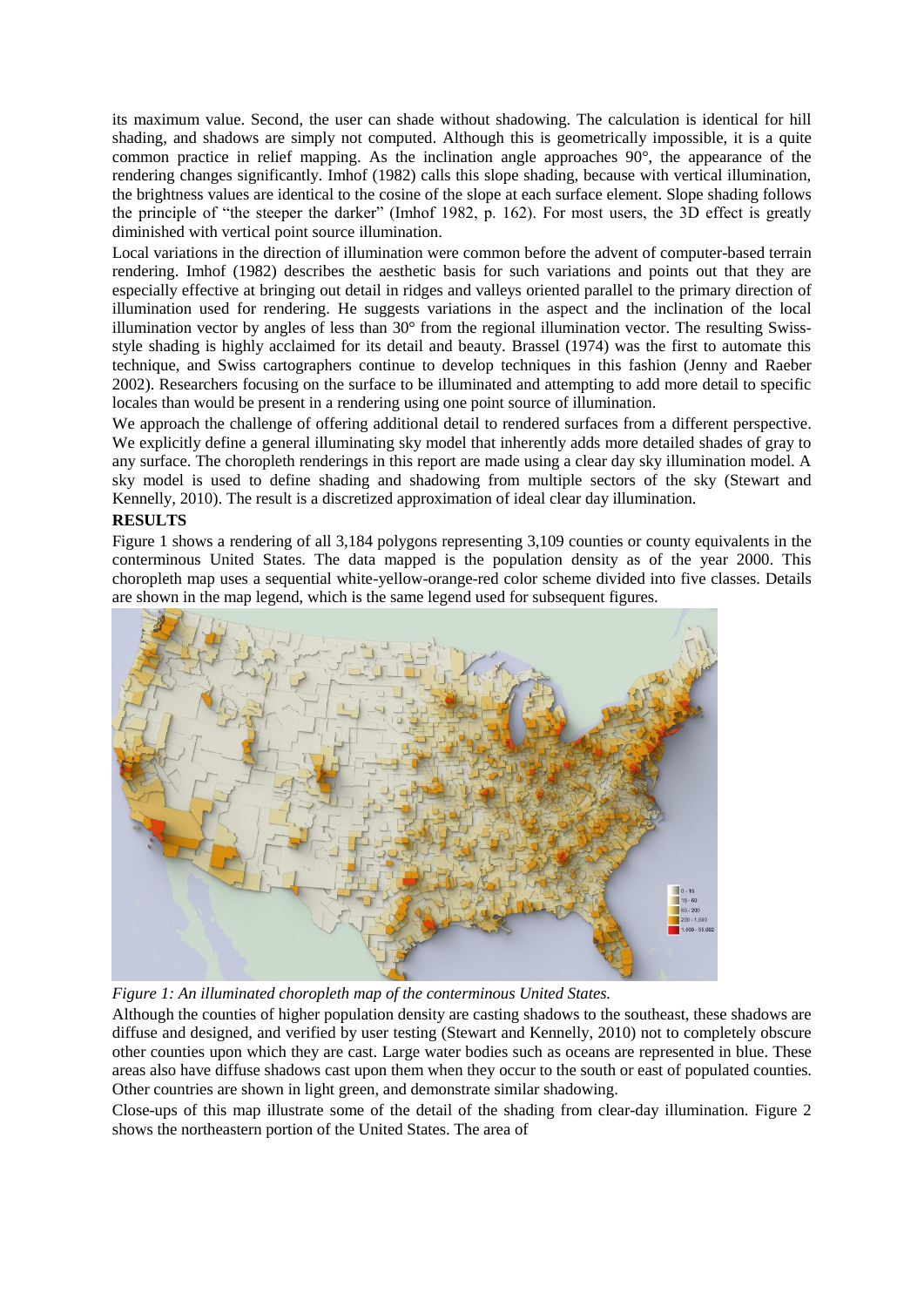

*Figure 2: Close-up of illuminated choropleth map of the northeastern United States.*

High population density near the coastline stretches from Washington, D.C. to the south to Boston, Massachusetts to the northeast. The labeled area of low population density in north-central Pennsylvania illustrates one utility of such illuminated choropleth maps. Although counties labeled A and B are in the same class, shadowing indicates that the prism height is much less between counties B and C than between counties A and B, even though C is in a different class.

Additional details of counties in the mid-northwestern United States are shown in Figure 3. This close-up shows the densely populated area of Minneapolis/St. Paul, Minnesota to the northwest. The densely populated area in and around Chicago on the western shore of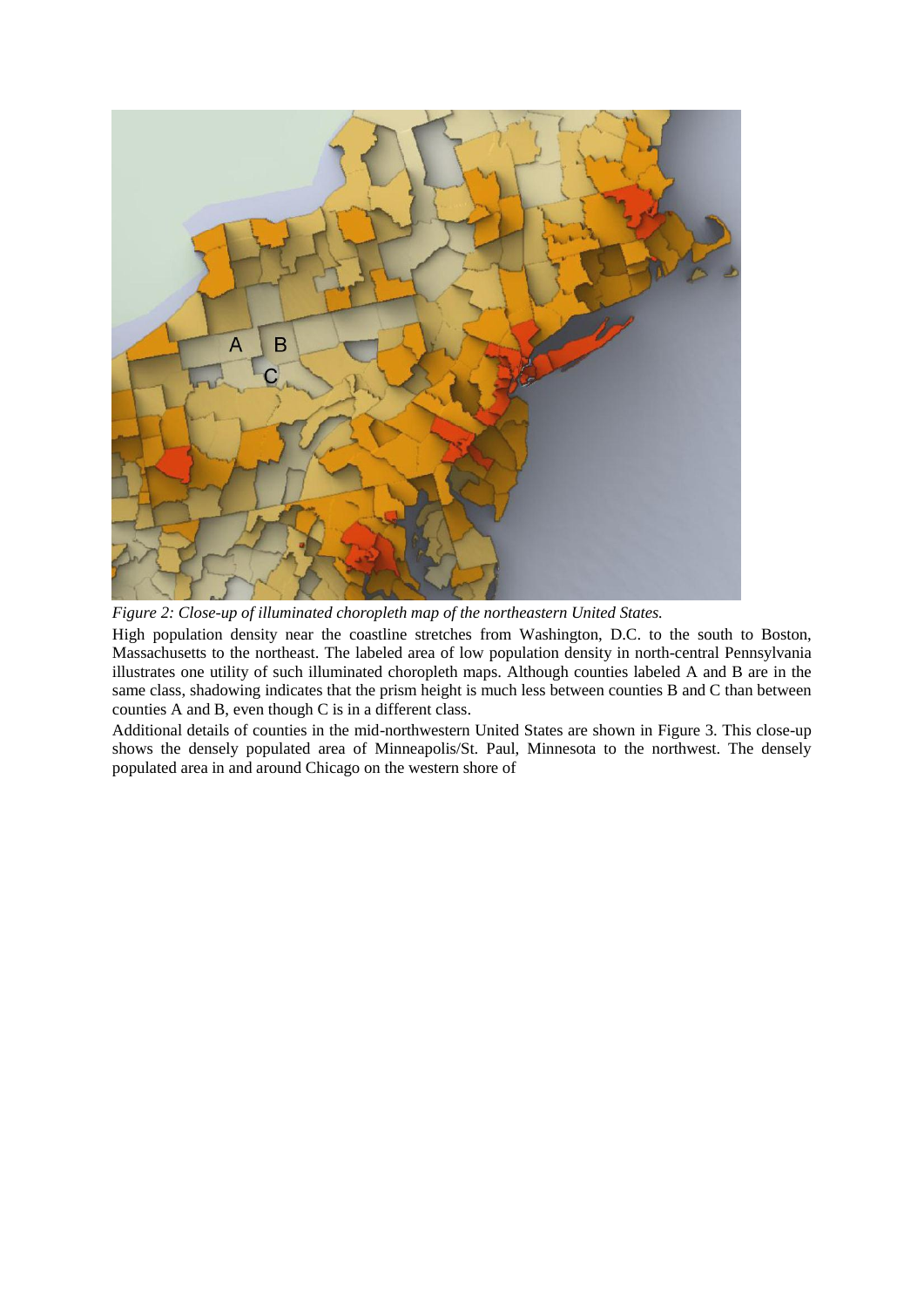

*Figure 3: Close-up of illuminated choropleth map of the north-midwestern United States.*

Lake Michigan is depicted in red, with the St Louis, Missouri area further to the southwest. Although the clear sky model is finely sampled to produce this shadowing effect, there are some remnants still visible. This is most apparent on Lake Michigan, modeled as a flat area with no population density. Careful inspection reveals subtle shadows from the edge of an isolated and densely populated county, with the shadows fanning out to the southeast. Although such effects become less apparent with more numerous sky samples, it is difficult to remove this artifact from sharp, isoloated edges.

# **CONCLUSION**

Our illuminated choropleth map technique can add information of subtle differences in value between adjacent polygons in classed chloropleth maps. Clear day illumination simply sums shading and shadowing information from all portions of an illuminated sky to provide a rendering with additional detail when compared to a point source illumination. The brightness of a surface under clear day illumination is a function of the amount of the visible sky and the distribution of brightness in that sky.

## **REFERENCES**

Brassel, K. E., J. Little, and T. K. Peucker. 1974. Automated relief representation [and Map Suppl. 17]. Annals of the Association of American Geographers 64 (4): 610–11.

Horn, B. K. P. 1982. Hill shading and the reflectance map. Geo-Processing 2:65–146.

Imhof, E. 1982. Cartographic relief presentation. New York: Walter de Gruyter.

Jenks, G. F., and F. C. Caspall. 1971. Error on choroplethicmaps: Definition, measurement, reduction. Annals of the Association of American Geographers 61 (2): 217–44.